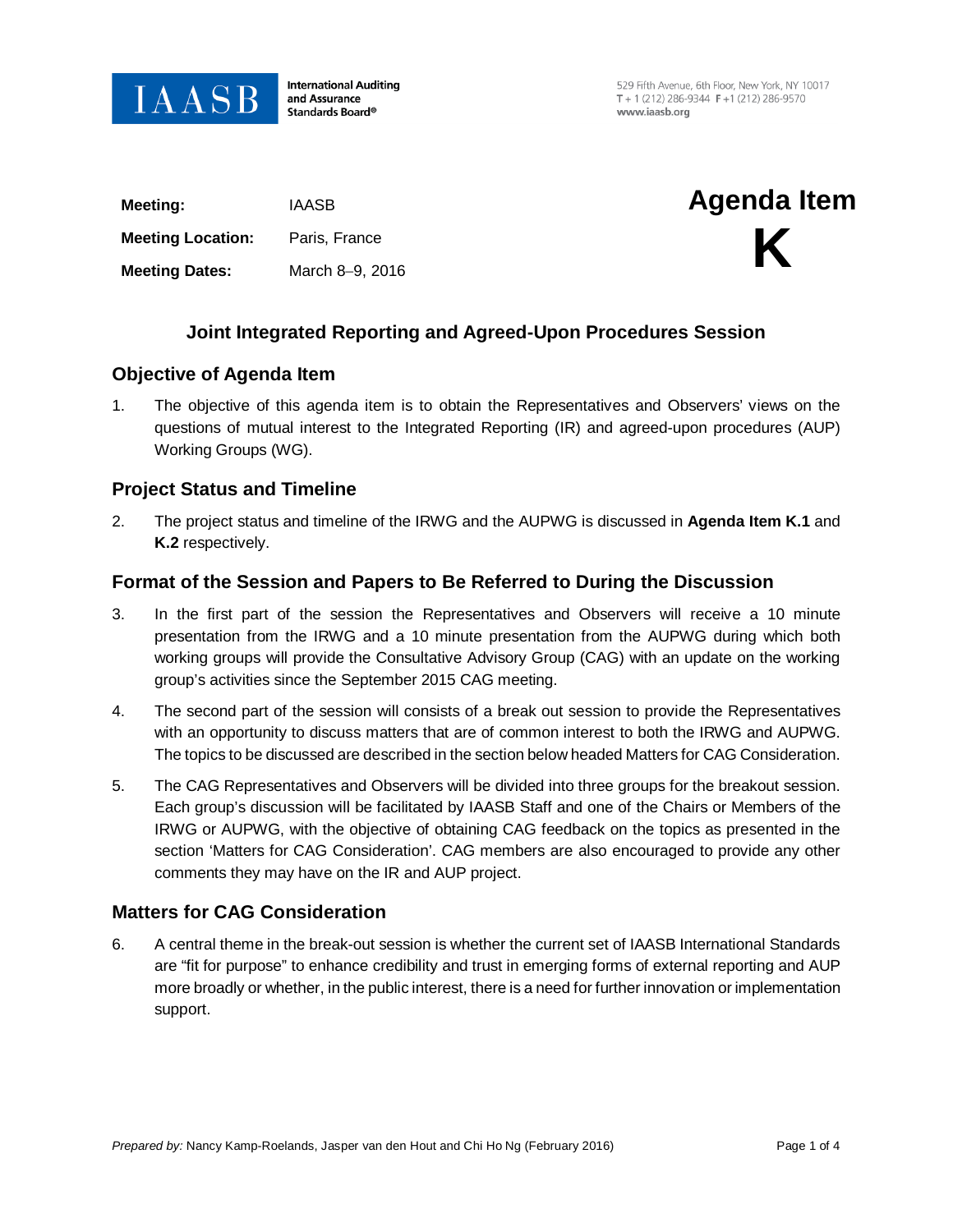## **The Broader Context of Credibility and Trust**

7. Insight in the factors that influence credibility of information and the trust users have in that information is relevant to the different types of engagements covered by the IAASB International Standards. The intention is to focus this discussion on new emerging forms of external reporting (EER). This covers information on the goals of the entity, its business model, strategy and governance processes, the risks and opportunities faced by those charged with governance and how they manage and respond to them as well as their performance, position and future prospects. This information can be incorporated into the traditional annual report or published as supplemental reports. A sound reporting framework, strong governance, and some form of 'external assurance'[1](#page-1-0) via professional services along with the user's evaluation of consistency with wider information are factors that influence credibility and trust. A discussion of these factors is included in Section III of **Agenda Item K.1.1**.

#### **Matters for CAG Consideration**

 $\overline{a}$ 

Representatives and Observers are asked to provide their views on the following:

1. *Broader context of credibility and trust:* Is discussing professional services in the broader context of factors that influence credibility and trust helpful? Would there be any other factors that need to be considered? (Section III **Agenda Item K.1.1**)

# **Professional Services to Engagements to Enhance Credibility and Trust in EER and Challenges in an Emerging Area**

- 8. In enhancing credibility and trust there may be a need for different types of professional services wider than currently covered by the IAASB International Standards. The need may differ depending on the maturity of the entity with regard to its external reporting.
- 9. The usefulness of the engagements currently covered by the IAASB International Standards is, as a first step, explored in the context of EER. Table 1 of section III of **Agenda Item K.1.1** provides an overview of the key characteristics of these engagements followed by a more detailed description. For example, AUP may be seen as useful in the context of using the work of an internal audit department as part of an assurance engagement, whether outsourced or not.
- 10. In addition, the IRWG explored what other types of professional services are currently performed in the context of EER taking into account that it is an emerging area where, potentially, innovation is needed. Paragraph 50 to 60 of **Agenda Item K.1.1** include such an overview. These professional services are performed by professional accountants or other professionals.
- 11. In practice assurance engagements are most often performed. The nature and maturity of both the reporting frameworks and the governance around the reporting process poses challenges to the assurance engagements performed in the EER environment. Table 2 in Section IV of **Agenda Item K.1.1** provides an overview of these challenges identified to date.

<span id="page-1-0"></span><sup>1</sup> From information-gathering activities it appears that users of information use the term 'external assurance' in a broader context than just assurance engagements as addressed by the IAASB International Standards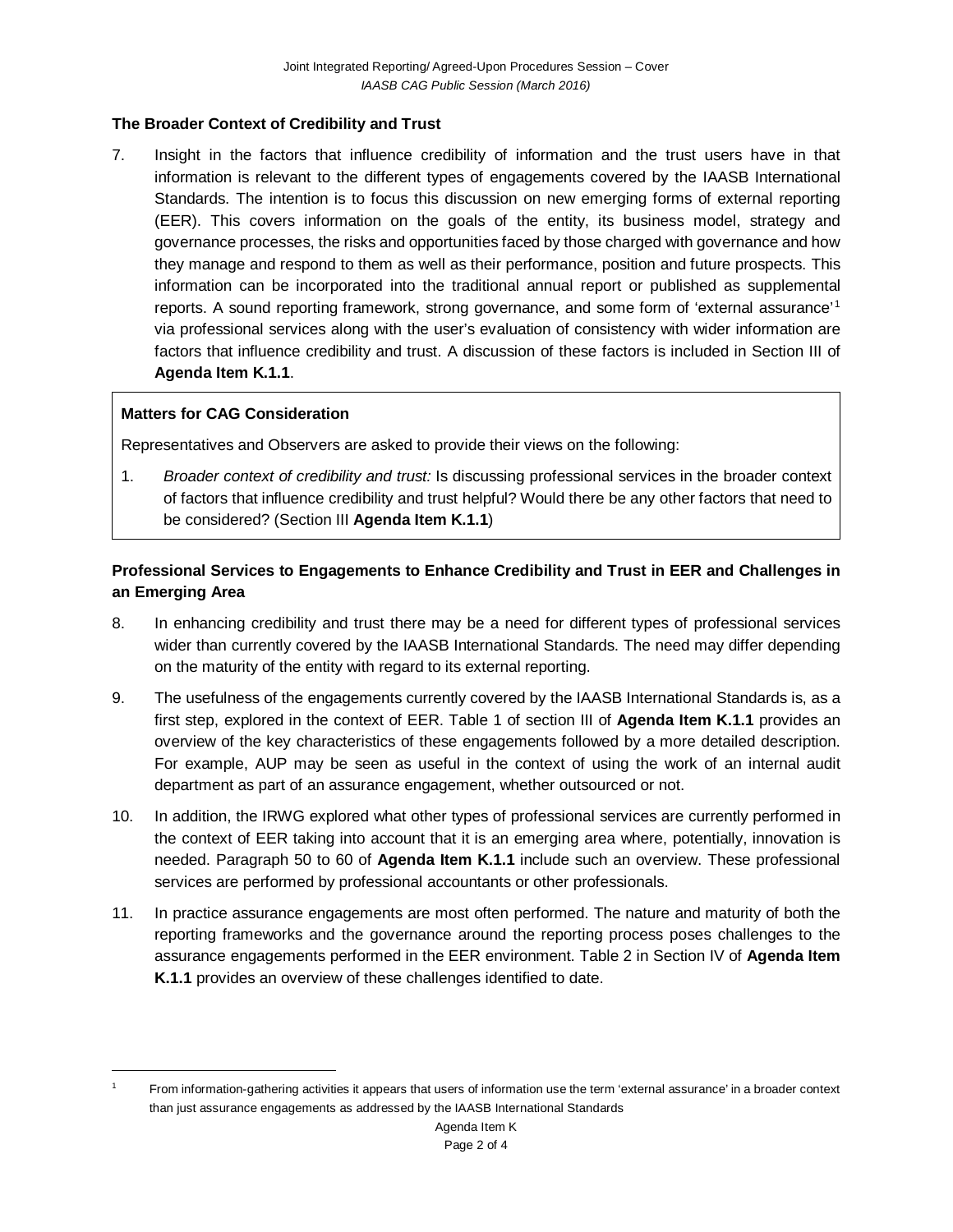## **Matters for CAG Consideration**

Representatives and Observers are asked to provide their views on the following:

- 2. *Professional services* (Section III **Agenda Item K.1.1**)*:*
	- a. What type of professional services are relevant in strengthening credibility and trust in EER?
	- b. In what areas would it be useful to use AUP in an External Reporting engagement?
	- c. Are there in your view any other types of professional services that are missing?
	- d. Is innovation in professional services sufficiently addressed?
- 3. *Assurance Issues* (Section IV **Agenda Item K.1.1**)*:* The overview provides an insight in challenges in assurance engagements that emerge due to EER Reporting Frameworks, the maturity of governance and reporting processes. Are these assurance issues the most relevant ones? Are there any relevant assurance issues missing?

#### **Multi-Scope Engagements and Communication on AUP**

- 12. The AUPWG has explored evolving types of engagements that use a combination of procedures derived from review, compilation and agreed-upon procedures engagements (previously referred to as "hybrid engagements") to consider whether standard-setting or other activities may be appropriate, in light of the existing standards that may be applicable to these services in the IAASB's current suite of standards.
- 13. The results of the AUPWG's information-gathering activities suggested that most engagements that use a combination of procedures derived from review, compilation and agreed-upon procedures engagements are in fact "multi-scope" engagements.
- 14. A multi-scope engagement is an engagement in which the practitioner is engaged to perform two or more distinct and complete engagements on the same or related subject matter information. However, discussions during outreach sessions also indicated that what constitutes a multi-scope engagements and how such engagements are performed are often not immediately apparent. An issue that requires further exploration is the need how to most effectively communicate on a multiscope engagement. For example, if the multi-scope engagement is an AUP engagement in conjunction with a financial statement audit, the question arises whether there is value to have the outcome of the AUP engagement and the financial statement audit communicated into one report.
- 15. Under the current IAASB International Standards this would not be allowed, since ISRS 4400<sup>2</sup> requires that the practitioner's report includes a statement that the report is restricted to those parties that have agreed to the procedures to be performed since others, unaware of the reasons for the procedures, may misinterpret the results.[3](#page-2-1)
- 16. Whether an AUP engagement is performed as a multi-scope or stand-alone engagement, there is ambiguity whether the restriction applies to *use* or *distribution* of the report as paragraph 12 of ISRS 4400 suggests that the engagement letter includes a statement that the *distribution* of the report of

 $\overline{a}$ 

<span id="page-2-0"></span><sup>2</sup> International Standard on Related Services (ISRS) 4400, *Engagements to Perform Agreed-Upon Procedures Regarding Financial Information*

<span id="page-2-1"></span><sup>&</sup>lt;sup>3</sup> ISRS 4400, paragraph 6